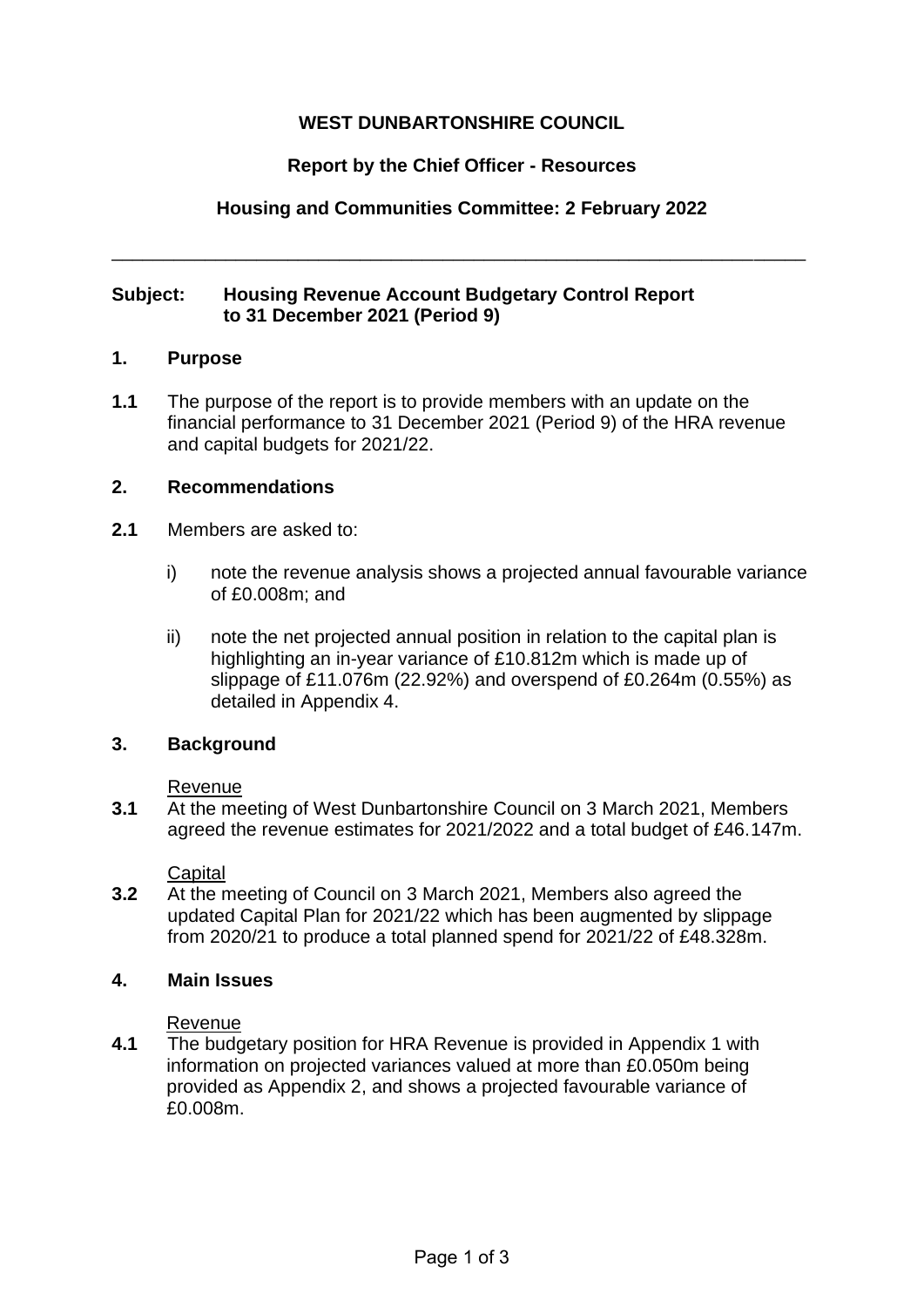# **Capital**

- **4.2** The HRA capital summary position is shown in Appendix 3. Information on projects that are highlighted as being within the Red category is provided in Appendix 4. Appendix 5 provides information on the project at Amber and Appendix 6 lists all the remaining projects which are categorised as being within the Green category. A summary of anticipated resources is shown in Appendix 6. The analysis shows that there is currently a projected in-year favourable variance of £10.812m which relates to anticipated slippage of £11.076m and overspend £0.264m.
- **4.3** From the analysis within the appendices it can be seen that there are four projects with forecast material slippage, as listed as follows:

| <b>Project Name</b>                   | Slippage (£m) |
|---------------------------------------|---------------|
| Affordable Housing Supply Programme   | 7.048         |
|                                       |               |
| Doors/ Window component renewals      | 1.831         |
| Building external component renewals, | 1.088         |
| roofs/chimneys/flashings/gutters      |               |
| Buy backs                             | 0.798         |

Reasons for slippage are explained in Appendix 4 and Appendix 5

### **5. People Implications**

**5.1** There are no people implications.

# **6. Financial and Procurement Implications**

**6.1** Other than the financial position noted above, there are no financial implications of the budgetary control report. There are no procurement implications arising from this report.

#### **7. Risk Analysis**

**7.1** The main financial risks to the ongoing financial position relate to unforeseen cost being identified between now and the end of the financial year. This can affect all service areas.

### **8. Equalities Impact Assessment (EIA)**

**8.1** The report is for noting and therefore no Equalities Impact Assessment was completed for this report.